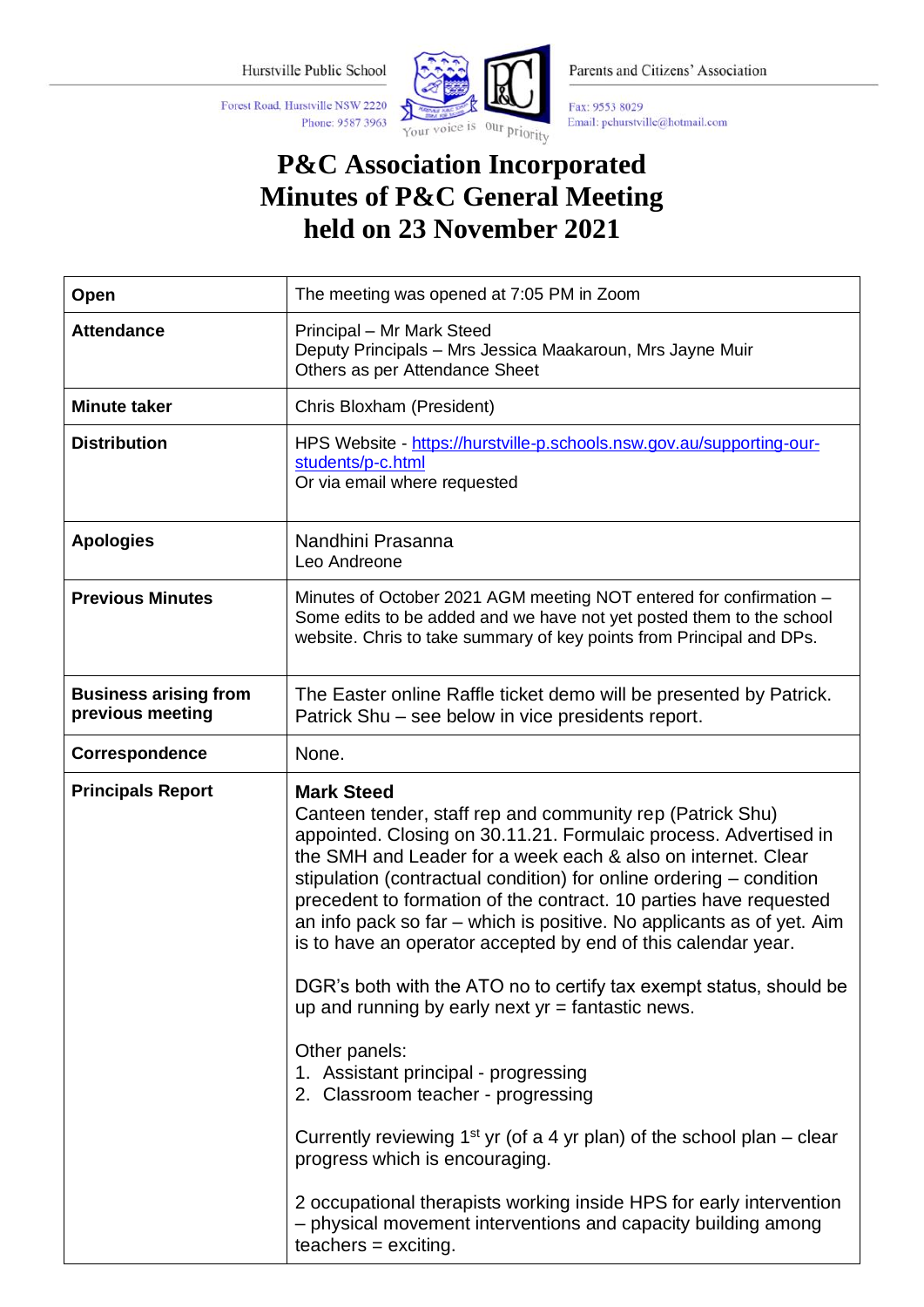Phone: 9587 3963

Forest Road, Hurstville NSW 2220



Parents and Citizens' Association

 $\begin{array}{l} \text{Fax: } 9553~8029 \\ \text{Email: }\text{pchurstville@hotmail.com} \end{array}$ 

|                           | An objection has been listed for 61 Forest Rd by the HPS - 4<br>buildings being proposed on multiple sites with 2 buildings taking                                                                                                                                                                                                                |                                                            |  |  |
|---------------------------|---------------------------------------------------------------------------------------------------------------------------------------------------------------------------------------------------------------------------------------------------------------------------------------------------------------------------------------------------|------------------------------------------------------------|--|--|
|                           | up 27 levels of airspace. 250 + residences. P&C happy to support<br>the school on this objection on the basis of traffic – massive load on<br>Lily st & Forest rd.                                                                                                                                                                                |                                                            |  |  |
|                           | Motion to support the HPS objection to the \$131M building on 61<br>Forest Rd & to request some contributions/funding or force the<br>developer to fund traffic lights & an overpass (similar to East<br>Quarter developers):<br>1 <sup>st</sup> : Lizzy (Chuyon Lee)<br>2 <sup>nd</sup> : Mike Van                                               |                                                            |  |  |
|                           | <b>Jayne Muir</b><br>OC test for yr 4 students last week. The students completed it on<br>site using computers. Those placements will be offered late Jan<br>2022.                                                                                                                                                                                |                                                            |  |  |
|                           | Jessica Maakaroun<br>Kindergarten transition will happen on site next year and so far the<br>new Kindergarten intake is progressing well. The new parents are<br>keen to learn and participate. Kindergarten numbers are around<br>111 which is considerably lower than the standard 130-150<br>students (impacted by Covid). Probably 6 classes. |                                                            |  |  |
|                           | Teachers looking closely at student enrolments for 2022 and class<br>allocations and sizes.                                                                                                                                                                                                                                                       |                                                            |  |  |
|                           | Yr 6 graduation on 16.12.21<br>HPS to invoice P&C around \$5k mark in Feb @ first meeting for payment<br>to buy the kids power banks and hiring the marquee to bring parents on<br>site and meet covid restrictions / rain.                                                                                                                       |                                                            |  |  |
| <b>President's Report</b> | Paperwork establishing the library & building DGR's was signed by<br>the nominated committee members: Mark Steed, Jessica<br>Maakaroun, Chris Bloxham, Nancy Wang & Nandhini Prasanna<br>back on 9.11.21. This is now with the ATO for confirmation of DGR<br>status.                                                                             |                                                            |  |  |
| <b>Treasurer's Report</b> | No transactions in the bank account - close bal \$59,150:                                                                                                                                                                                                                                                                                         |                                                            |  |  |
|                           | Showing 40 transactions<br>Tue 19 Oct 2021                                                                                                                                                                                                                                                                                                        | Export $\frac{1}{2}$                                       |  |  |
|                           | + Chq 000228 presented                                                                                                                                                                                                                                                                                                                            | Debit<br>Credit<br>Balance<br>$-$40,000.00$<br>\$59,149.97 |  |  |
|                           | Thu 16 Sep 2021                                                                                                                                                                                                                                                                                                                                   |                                                            |  |  |
|                           | + Transfer From Karen Lee Karen p&c                                                                                                                                                                                                                                                                                                               | $+ $2.00$<br>\$99,149.97                                   |  |  |
|                           | membership<br>Tue 27 Jul 2021                                                                                                                                                                                                                                                                                                                     |                                                            |  |  |
|                           | + Chq 000229 presented SYLVANIA                                                                                                                                                                                                                                                                                                                   | $-$3,059.70$<br>\$99,147.97                                |  |  |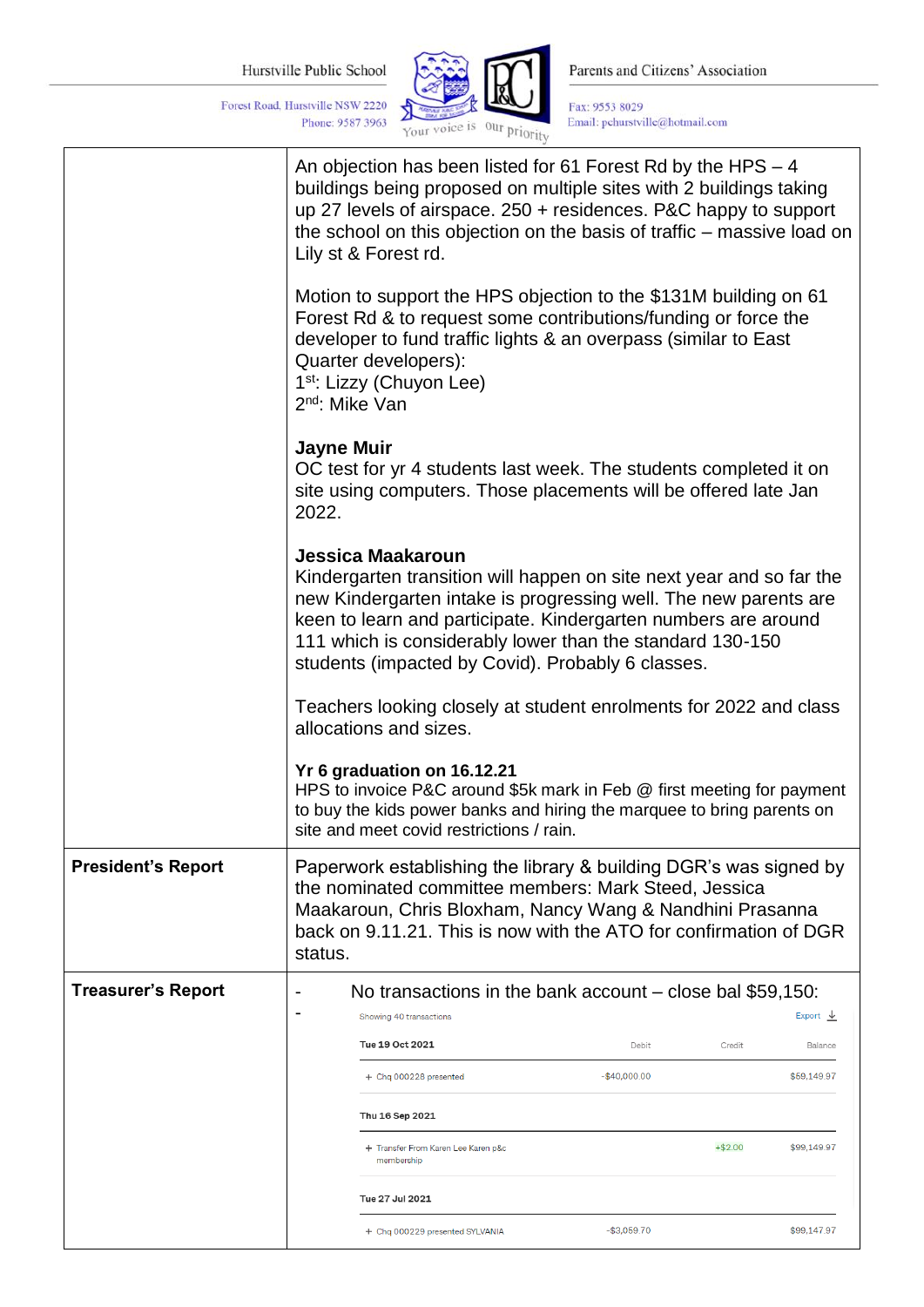Phone: 9587 3963

Forest Road, Hurstville NSW 2220



Parents and Citizens' Association

 $\begin{array}{l} \text{Fax: } 9553~8029 \\ \text{Email: }\text{pchurstville@hotmail.com} \end{array}$ 

| <b>Vice Presidents report</b> | - Patrick Shu – printing more expensive, difficulties with volunteers<br>and team of parents to staple booklets $etc$ – time to step into the<br>21 <sup>st</sup> century.<br>- Great presentation – "raffle link" website looked to offer a great<br>product – Patrick to champion this project.<br>Motion to fully fund raffle link/online easter for 2022:<br>1 <sup>st</sup> : Chris Bloxham<br>2 <sup>nd</sup> : Mike Van                                                                                                                                                                                                                                                                                                                                                                                                                           |
|-------------------------------|----------------------------------------------------------------------------------------------------------------------------------------------------------------------------------------------------------------------------------------------------------------------------------------------------------------------------------------------------------------------------------------------------------------------------------------------------------------------------------------------------------------------------------------------------------------------------------------------------------------------------------------------------------------------------------------------------------------------------------------------------------------------------------------------------------------------------------------------------------|
| <b>General Business</b>       | Nancy: Unsolicited approach from a 3 <sup>rd</sup> party teaching college to<br>the P&C to donate \$cash to the P&C in return for promotion. What<br>are the rules here? Can we advertise on the school news? Can we<br>accept their donation? Mark Steed: HPS will not promote any<br>coaching college.<br>Chris to note this as a matter to be carried over for review<br>and revert at the next meeting in Feb of 22.<br>Motion: to pay \$1.5k to the HPS to fund teacher Xmas lunch:<br>1 <sup>st</sup> : Mike Van<br>2 <sup>nd</sup> : Irene Li<br>Mark Steed to follow up contact the uniform shop about the Yr 6 T-<br>shirts – lettering disappearing – new ones to be given out before<br>the end of term 4.<br>Uniform policy including supplier to be reviewed in 2022. Mark has<br>had community feedback on uniform shop / supplier lately. |
| <b>Meeting close</b>          | 8 pm                                                                                                                                                                                                                                                                                                                                                                                                                                                                                                                                                                                                                                                                                                                                                                                                                                                     |
| <b>Next meeting date 2022</b> | Tuesday 15 <sup>th</sup> Feb - AGM all P&C Committee positions to be declared<br>vacant for voting parents will be advised closer to the meeting date if the<br>meeting will be virtual or in person depending on Covid restrictions.                                                                                                                                                                                                                                                                                                                                                                                                                                                                                                                                                                                                                    |
|                               | 2021 P&C President - Chris Bloxham Date: 23.11.21                                                                                                                                                                                                                                                                                                                                                                                                                                                                                                                                                                                                                                                                                                                                                                                                        |